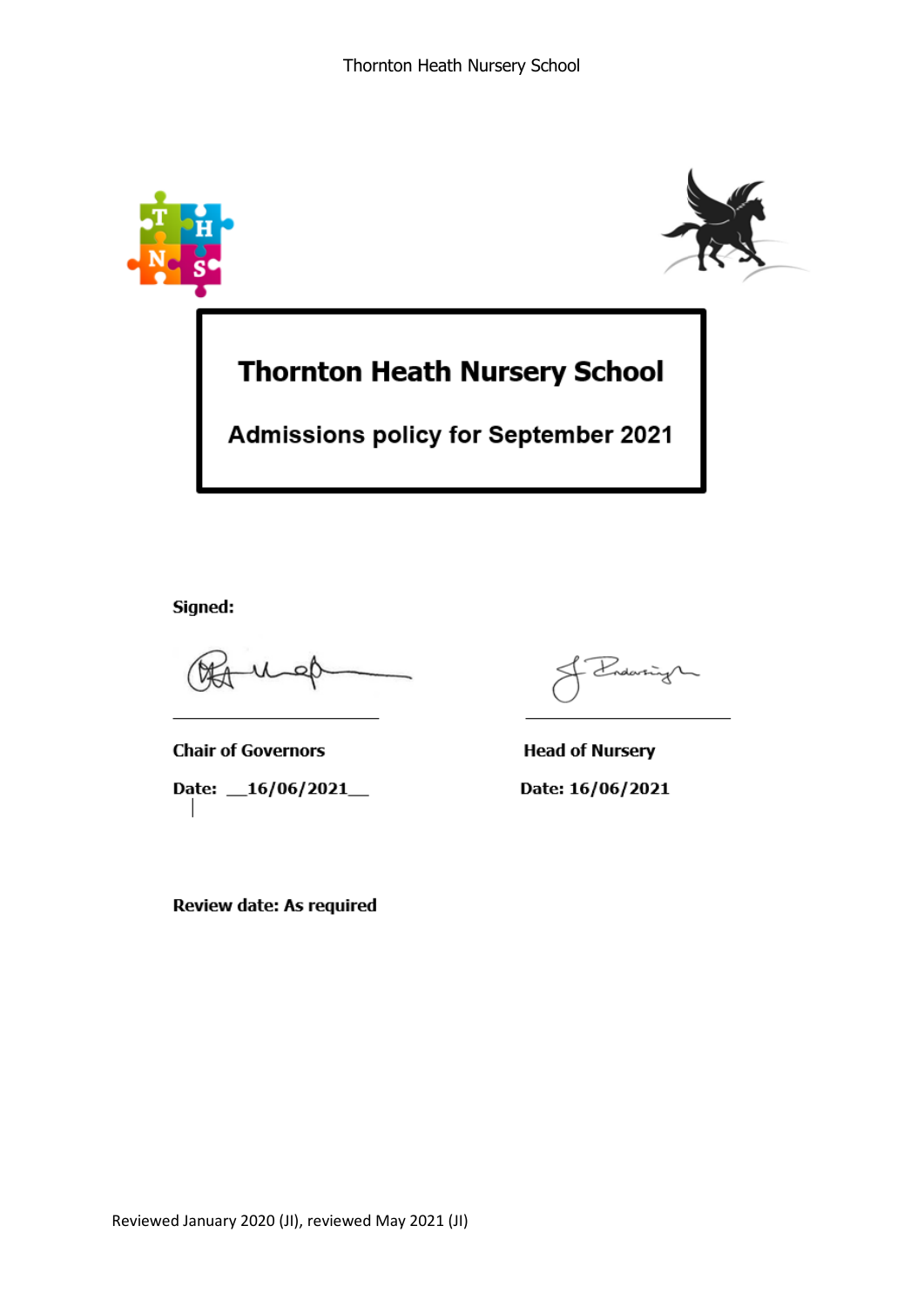# **Admissions Policy**

# **1. Introduction**

This policy sets out the core admission arrangements to Thornton Heath Nursery School. These arrangements seek to comply with Croydon Council community schools admission criteria, the Local Conditions of Funding and the Statutory Guidance for the Delivery of Free Early Education for Two, Three and Four Year Olds.

- **1.1** The school Governing Body has a responsibility for applying the Local Authority's admission arrangements for nursery education in accordance with the set criteria.
- **1.2** The nursery is registered to admit two year olds who are eligible for the free 15 hours entitlement.
- **1.3** All three and four year olds are entitled to receive 15 hours free early years education.
- **1.4** Working parents may be entitled to an additional 15 hours (funded) of childcare for their 3 and 4 year olds. Eligibility for these additional funded hours is means tested according to the Government's funding criteria.
- **1.5** Places offered under this policy will be available to;
	- Parents/carers of children aged two who are eligible for the funded 15 hours entitlement;
	- Parents and carers of all three and four year olds as they are all entitled to receive 15 hours free early years education;
	- Parents and carers of all three and four year olds entitled to receive an additional 15 hours extended funded early years education;
	- Parents/carers of children aged three and four who opt to pay for extended hours.
	- Parents/carers of children aged two who opt to pay for 15 hours pre-early years education and are not entitled to the 2 year old funded hours
- **1.6** Parents and carers of children in receipt of the free entitlement may choose to take up additional hours, chargeable at the applicable fee rate.
- **1.7** The nursery has an agreed admissions limit. Parents and carers will be advised if the admissions limit has been reached.

## **2. Free Nursery Early Education places for three and four year-olds**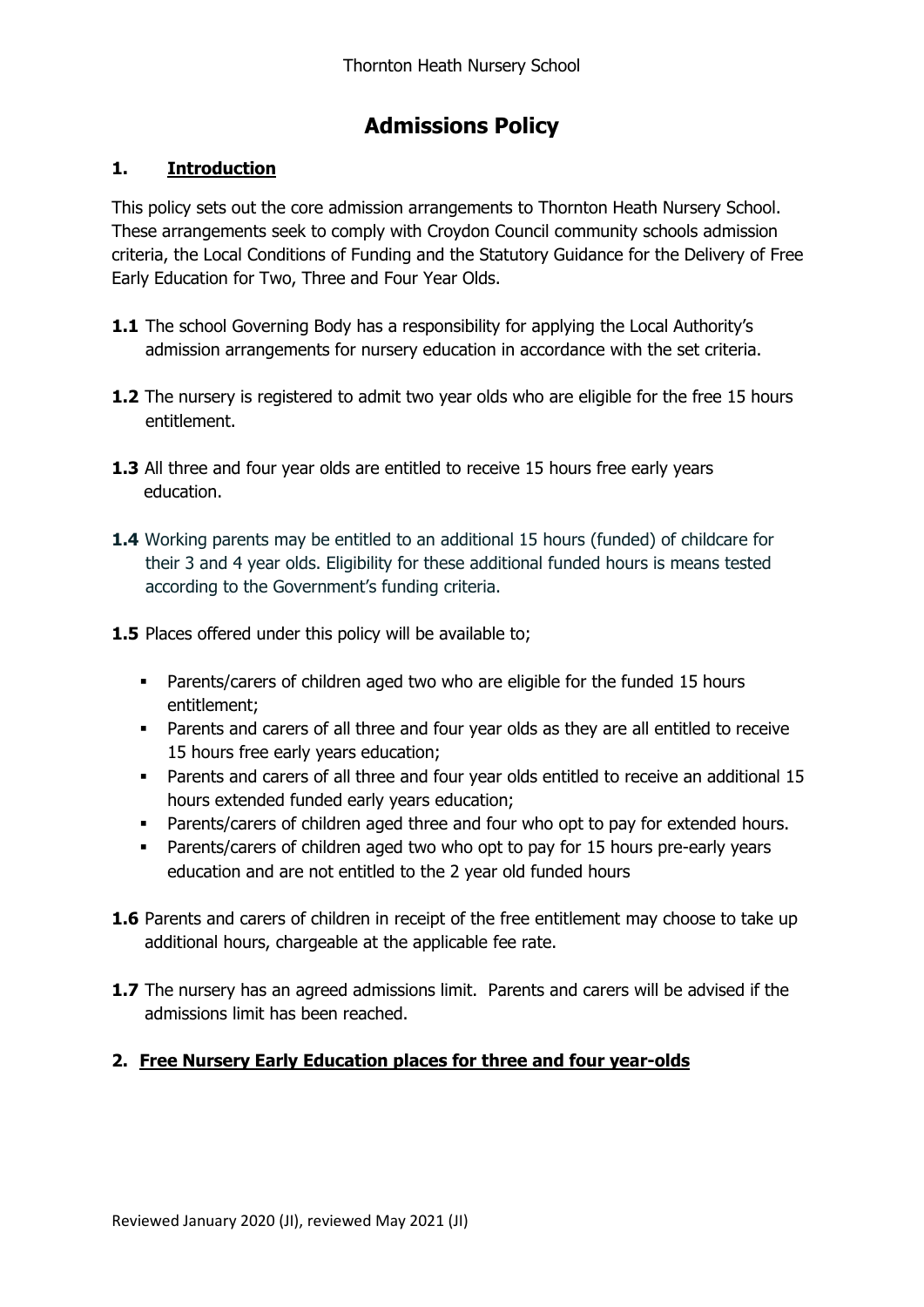- **2.1**All three and four year olds are entitled to 15 hours of free nursery education for 38 weeks of the year in their local area in the term following their third birthday. This applies until they reach compulsory<sup>1</sup> school age the term following their fifth birthday.
- **2.2**Places are made available from the start of the term beginning on or following the dates set out below:
	- Children born in the period 1st January to 31st March: **1st April** following the child's third birthday;
	- Children born in the period 1st April to 31st August: **1st September** following the child's third birthday;
	- Children born in the period 1st September to 31st December: **1st January** following the child's third birthday.

## **3. Free Nursery Early Education places for two year-olds**

- **3.1**Some two year olds are entitled to 15 hours of free nursery education for 38 weeks of the year in their local area in the term following their second birthday.
- **3.2**From September 2014, two-year-olds who meet any of the following criteria will be eligible:
	- If they meet the eligibility criteria also used for free school meals<sup>2</sup>;
	- If their families receive Working Tax credits and have annual gross earnings of no more than £16,190 per year before tax;
	- Universal Credit if you and your partner have a combined income from work of £15,400 or less a year, after tax;
	- If they have a current statement of special educational needs (SEND) or an Education, Health and Care Plan;
	- **If they attract Disability Living Allowance;**
	- If they are looked after by their local authority;
	- If they have left care through special guardianship or through an adoption or residence order.

.

**.** 

- **3.3**Places are made available from the start of the term beginning on or following the dates set out below:
	- Children born in the period 1st January to 31st March: **1st April** following the child's second birthday;
	- Children born in the period 1st April to 31st August: **1st September** following the child's second birthday;

 $1$  Compulsory School Age is defined at Section 8 of the Education Act 1996 together with the Education (Start of Compulsory School Age) Order 1998 (SI 1998: 1607).

A child reaches compulsory school age either on or after their 5th birthday, on whichever of the following dates is either on, or the first to follow, their birthday: 31st August, 31st December or 31st March.

 $2$  The entitlement to an early education place follows the criteria for eligibility for Free School Meals as set out in section 512ZB (4) of the Education Act 1996, and in regulations made under that section. Two-year-olds whose families meet these criteria will be eligible for a place.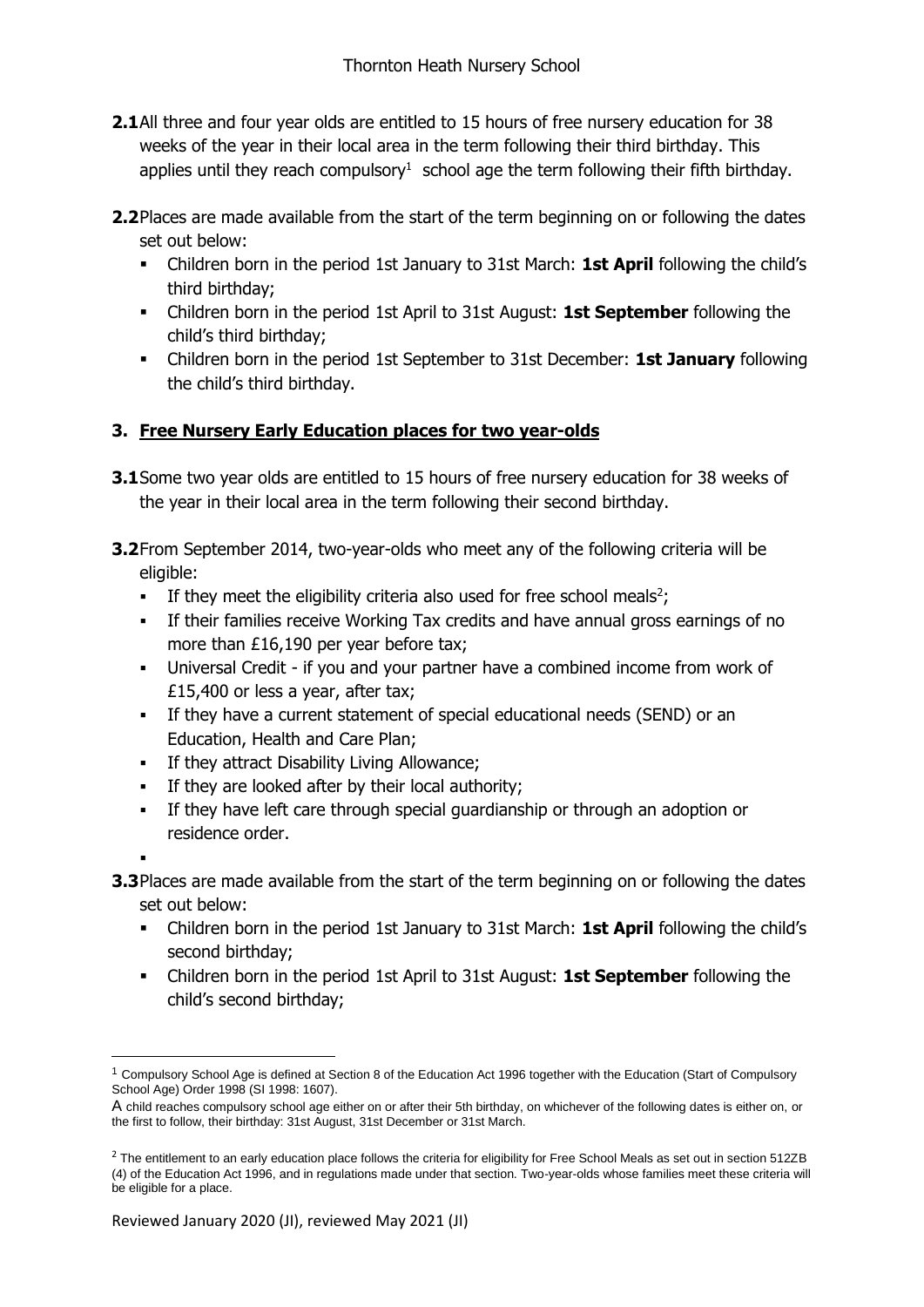- Children born in the period 1st September to 31st December: **1st January** following the child's second birthday.
- **3.4**THNS must have confirmation of a child's funding eligibility before they are allocated a place.
- **3.5**If a child is not eligible for a funded two year old place, with permission the applicant's details will be shared with the Family Information Service (MASH) who will be able to discuss alternative childcare options and/ or signpost the applicant to services who may be able to provide additional support.
- **3.6**The child will then become eligible for their early education entitlement at age three. The term after their third birthday and will automatically move into the next nursery room. Should the nursery not have any available three year old funded places parents and carers will be informed in advance. The child will remain in the two year old setting until a space becomes available. Two year olds in our setting will have priority over other children when a place for the Nursery setting is requested.

## **4. Admissions Criteria**

- **4.1** Parents and carers may state their preference as to which nursery class, school or centre they would like their child to attend in the years leading up to the child's admission to reception class. Parents and Carers will be advised annually of the agreed admission dates.
- **4.2** The School Governing body will consider all applications in accordance with the following criteria, set out in priority order:
	- Children eligible for the two year old free entitlement will take priority over those that are not eligible for the two year old free entitlement;
	- Looked-after children and previously looked after children *(note 1);*
	- Children who have a sibling (defined as half/step/foster/adopted sibling) whose main residence is the same address and will be attending the school at the time of admission;
	- Where there are serious medical grounds (supported by documentation from a registered medical practitioner) and/or special educational/ social need for admitting the child (note 2);
	- Date of application as noted on our application form;
	- Distance- proximity of the child's home to the school, with those living nearer being accorded the higher priority (note 3).

# **If the nursery is oversubscribed, children in the year before they start in reception will be given priority.**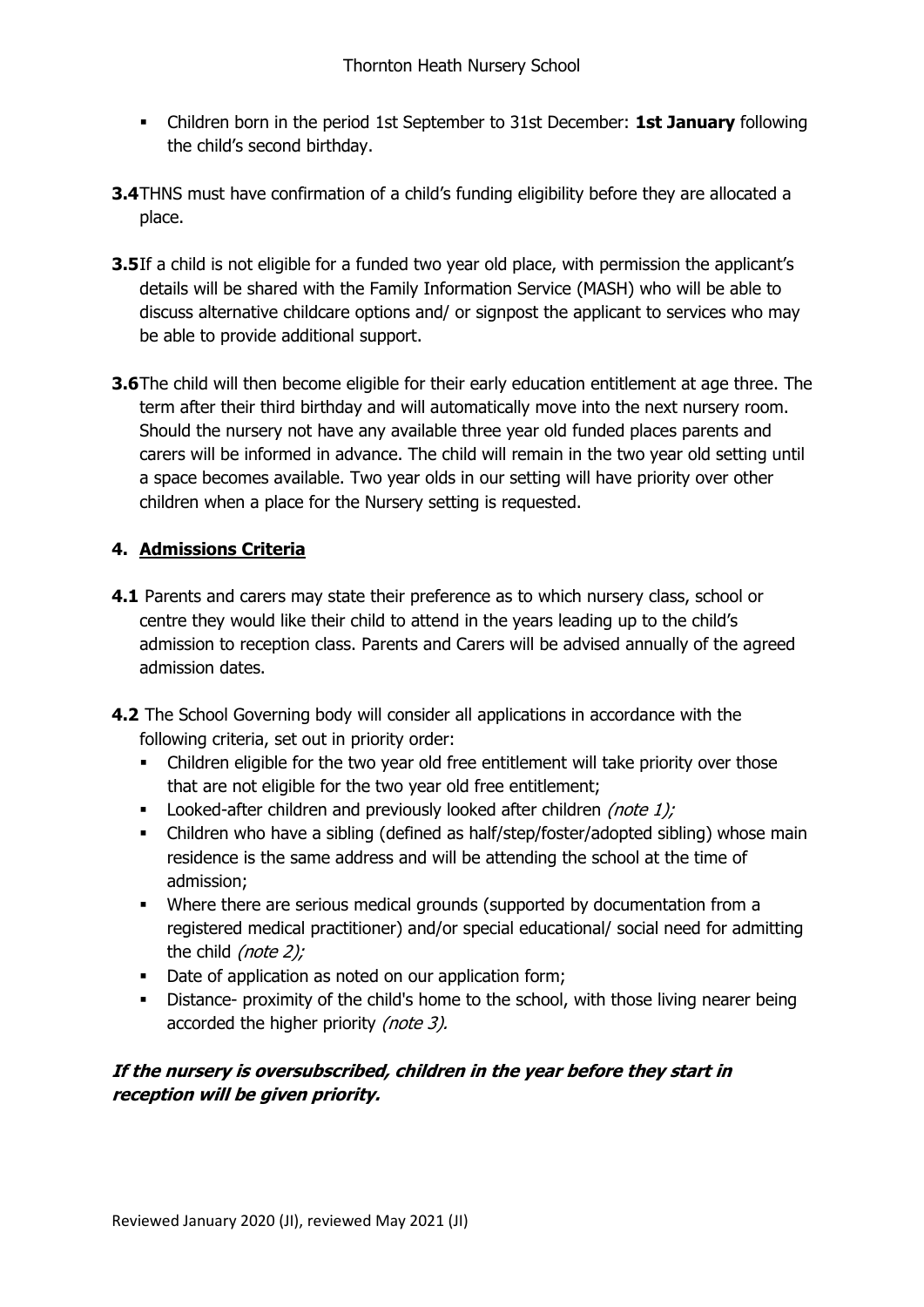# **Note 1**

Looked after children are defined as children in public care at the date on which the application is made. Previously looked after children are children who were looked after, but ceased to be so because they were adopted or became subject to a residence order or special guardianship order, immediately after being looked after. If an application is made under the 'looked after' criterion, it must be supported by a letter from the relevant Local Authority Children's Services Department and/or relevant document.

# **Note 2**

The medical reasons must be verified by a doctor or consultant and declared at the time of application if known at the time. Claims for priority of admission on medical grounds will not be considered if submitted after a decision on the original applications has been made. Children for whom there is a recommendation for nursery education by a health professional, social worker, educational psychologist, outreach worker or education welfare officer on the basis of the child's special educational needs. Examples of special educational or social needs, in no order of priority, might include:

- **Identified emotional and behavioural difficulties;**
- **Lack of personal interaction and stimulation;**
- **Identified social communication difficulties;**
- **IDENTIFIEL SPEECH AND LANGE DIFFICULTE:**
- A registered disability.

#### **Note 3**

Distance will be measured as a straight line drawn on a map from the front gate of the school to the front door of the home at which the child normally resides. For flats, the centre point will be taken from the centre of the building. Home is defined as the address where the child normally resides as their only or principal residence. Parents/ carers are always asked to provide documentary evidence to confirm an address and parental responsibility. Child minding factors cannot be taken into account when allocating places at over-subscribed schools.

Shared Custody - If parents share custody of the child, the address given should be that of the parent with whom the child spends most of the school week, which will be the address where Child Benefit is payable. Only one application per child can be accepted. If the address of the parent differs from that of the child, a written explanation must be submitted with the application. Custody issues cannot be resolved by the LA.

## **5. Procedure for Admission**

**5.1**Thornton Heath Nursery School can accommodate a maximum of 104 places for three to four year olds and 40 places for two year olds. Parents and carers who are interested in making an application to the nursery will need to complete the relevant application form and return it to the school.